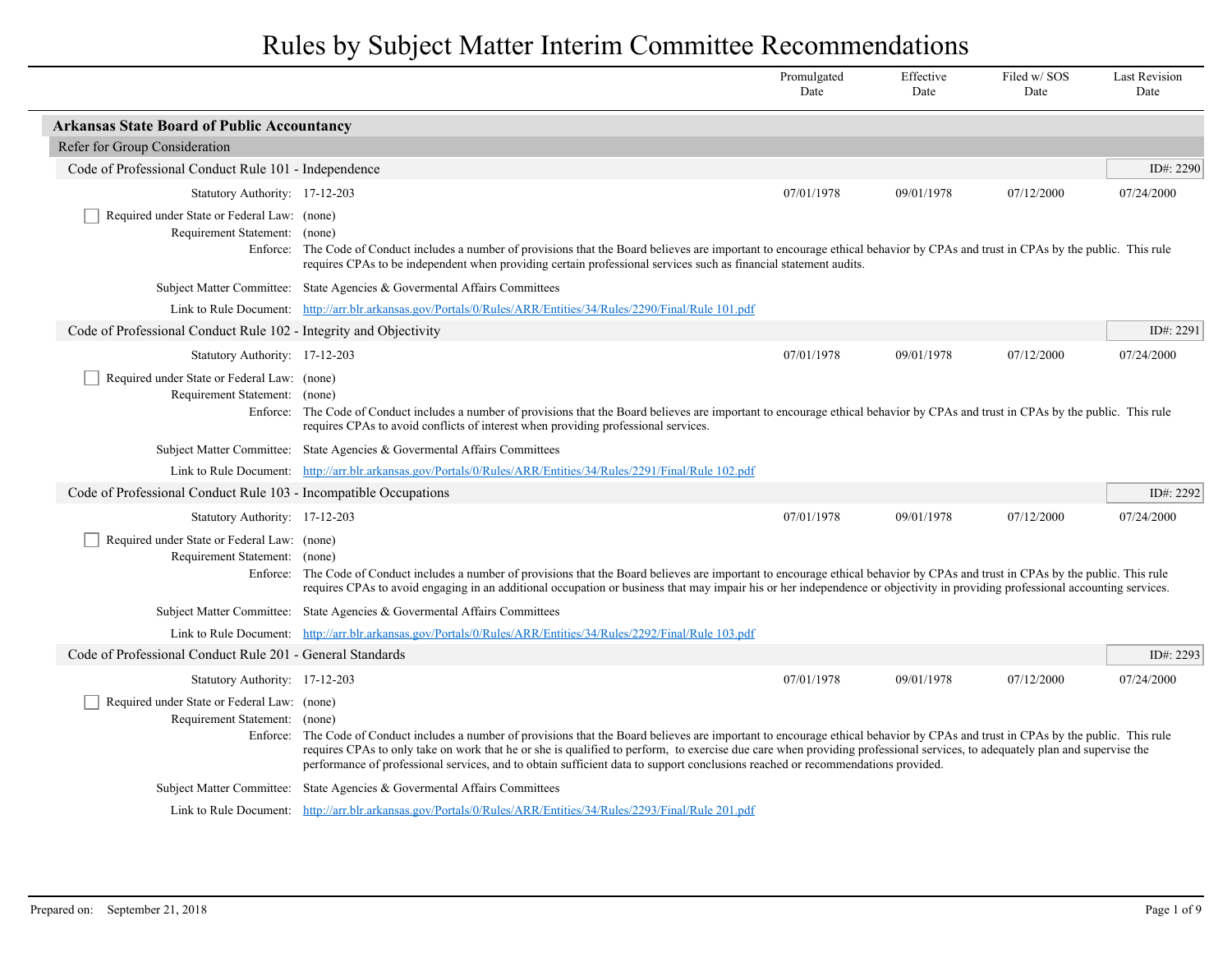|                                                                              |                                                                                                                                                                                                                                                                                                | Promulgated<br>Date | Effective<br>Date | Filed w/SOS<br>Date | <b>Last Revision</b><br>Date |  |
|------------------------------------------------------------------------------|------------------------------------------------------------------------------------------------------------------------------------------------------------------------------------------------------------------------------------------------------------------------------------------------|---------------------|-------------------|---------------------|------------------------------|--|
| Code of Professional Conduct Rule 202 - Compliance with Standards            |                                                                                                                                                                                                                                                                                                |                     |                   |                     | ID#: 2294                    |  |
| Statutory Authority: 17-12-203                                               |                                                                                                                                                                                                                                                                                                | 07/01/1978          | 09/01/1978        | 07/12/2000          | 07/24/2000                   |  |
| Required under State or Federal Law: (none)<br>Requirement Statement: (none) | Enforce: The Code of Conduct includes a number of provisions that the Board believes are important to encourage ethical behavior by CPAs and trust in CPAs by the public. This rule<br>requires CPAs to comply with current standards when providing professional services.                    |                     |                   |                     |                              |  |
|                                                                              | Subject Matter Committee: State Agencies & Governental Affairs Committees                                                                                                                                                                                                                      |                     |                   |                     |                              |  |
|                                                                              | Link to Rule Document: http://arr.blr.arkansas.gov/Portals/0/Rules/ARR/Entities/34/Rules/2294/Final/Rule 202.pdf                                                                                                                                                                               |                     |                   |                     |                              |  |
| Code of Professional Conduct Rule 203 - Accounting Principles                |                                                                                                                                                                                                                                                                                                |                     |                   |                     | ID#: 2295                    |  |
| Statutory Authority: 17-12-203                                               |                                                                                                                                                                                                                                                                                                | 07/01/1978          | 09/01/1978        | 07/12/2000          | 07/24/2000                   |  |
| Required under State or Federal Law: (none)<br>Requirement Statement: (none) | Enforce: The Code of Conduct includes a number of provisions that the Board believes are important to encourage ethical behavior by CPAs and trust in CPAs by the public. This rule<br>involves audit opinions that involved a departure from Generally Accepted Accounting Principles (GAAP). |                     |                   |                     |                              |  |
|                                                                              | Subject Matter Committee: State Agencies & Governental Affairs Committees                                                                                                                                                                                                                      |                     |                   |                     |                              |  |
|                                                                              | Link to Rule Document: http://arr.blr.arkansas.gov/Portals/0/Rules/ARR/Entities/34/Rules/2295/Final/Rule 203.pdf                                                                                                                                                                               |                     |                   |                     |                              |  |
|                                                                              | Code of Professional Conduct Rule 204 - Prospective Financial Statements or Data                                                                                                                                                                                                               |                     |                   |                     | ID#: 2296                    |  |
| Statutory Authority: 17-12-203                                               |                                                                                                                                                                                                                                                                                                | 07/01/1978          | 09/01/1978        | 07/12/2000          | 07/24/2000                   |  |
| Required under State or Federal Law: (none)<br>Requirement Statement: (none) | Enforce: The Code of Conduct includes a number of provisions that the Board believes are important to encourage ethical behavior by CPAs and trust in CPAs by the public. This rule<br>prohibits CPAs from vouching for the achievability of prospective financial statements or data.         |                     |                   |                     |                              |  |
|                                                                              | Subject Matter Committee: State Agencies & Governental Affairs Committees                                                                                                                                                                                                                      |                     |                   |                     |                              |  |
|                                                                              | Link to Rule Document: http://arr.blr.arkansas.gov/Portals/0/Rules/ARR/Entities/34/Rules/2296/Final/Rule 204.pdf                                                                                                                                                                               |                     |                   |                     |                              |  |
| Code of Professional Conduct Rule 301 - Confidential Client Information      |                                                                                                                                                                                                                                                                                                |                     |                   |                     | ID#: 2298                    |  |
| Statutory Authority: 17-12-203                                               |                                                                                                                                                                                                                                                                                                | 07/01/1978          | 09/01/1978        | 07/12/2000          | 07/24/2000                   |  |
| Required under State or Federal Law: (none)<br>Requirement Statement: (none) | Enforce: The Code of Conduct includes a number of provisions that the Board believes are important to encourage ethical behavior by CPAs and trust in CPAs by the public. This rule<br>prohibits CPAs from disclosing information obtained in the course of performing professional services.  |                     |                   |                     |                              |  |
|                                                                              | Subject Matter Committee: State Agencies & Governental Affairs Committees                                                                                                                                                                                                                      |                     |                   |                     |                              |  |
|                                                                              | Link to Rule Document: http://arr.blr.arkansas.gov/Portals/0/Rules/ARR/Entities/34/Rules/2298/Final/Rule 301.pdf                                                                                                                                                                               |                     |                   |                     |                              |  |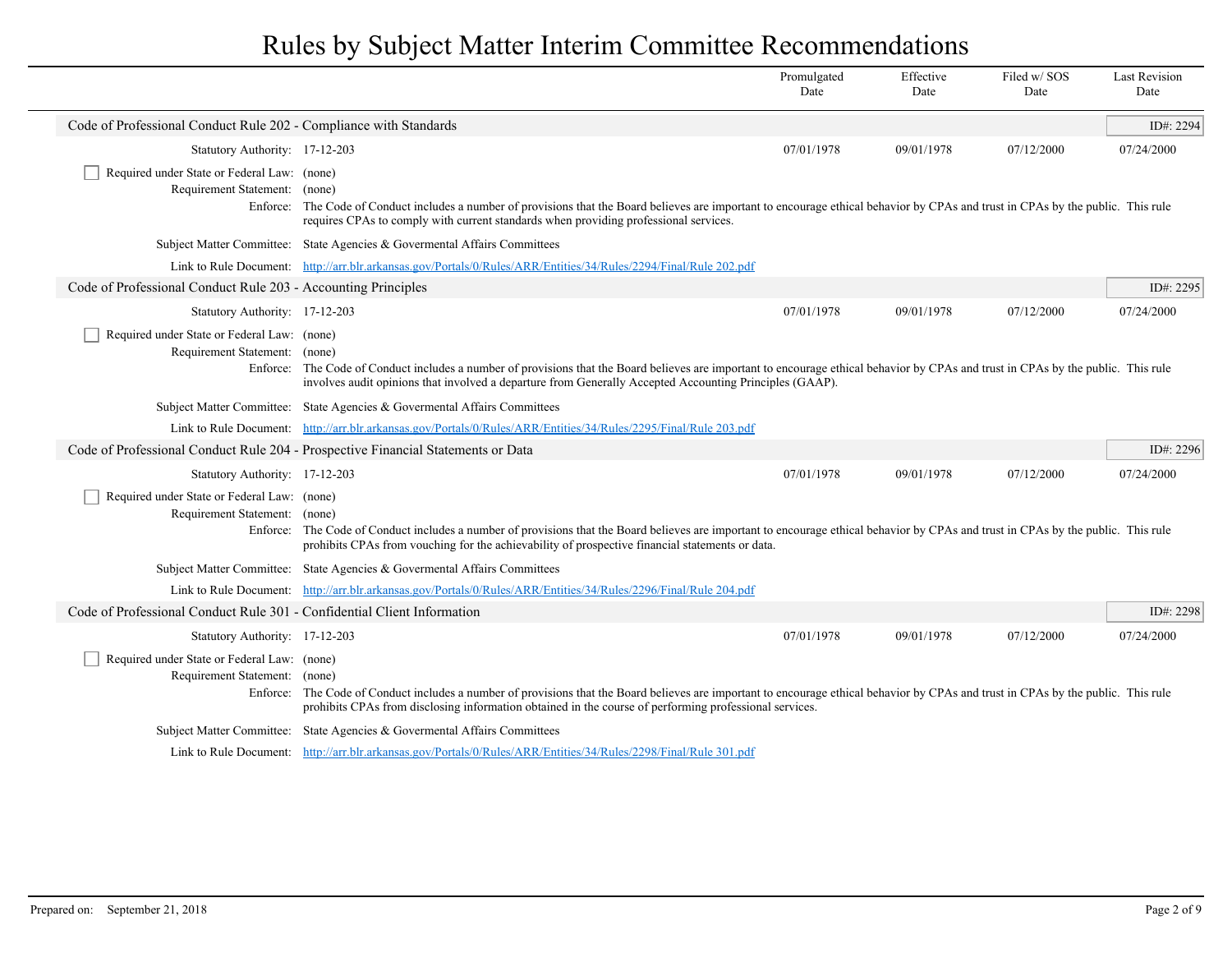|                                                                                          |                                                                                                                                                                                                                                                                                                | Promulgated<br>Date | Effective<br>Date | Filed w/SOS<br>Date | <b>Last Revision</b><br>Date |  |
|------------------------------------------------------------------------------------------|------------------------------------------------------------------------------------------------------------------------------------------------------------------------------------------------------------------------------------------------------------------------------------------------|---------------------|-------------------|---------------------|------------------------------|--|
| Code of Professional Conduct Rule 302 - Records                                          |                                                                                                                                                                                                                                                                                                |                     |                   |                     | ID#: 2299                    |  |
| Statutory Authority: 17-12-203                                                           |                                                                                                                                                                                                                                                                                                | 07/01/1978          | 09/01/1978        | 06/19/2013          | 08/17/2013                   |  |
| Required under State or Federal Law: (none)<br>Requirement Statement: (none)<br>Enforce: | The Code of Conduct includes a number of provisions that the Board believes are important to encourage ethical behavior by CPAs and trust in CPAs by the public. This rule<br>describes when records must be released to clients upon request and when the records may be withheld by the CPA. |                     |                   |                     |                              |  |
|                                                                                          | Subject Matter Committee: State Agencies & Governental Affairs Committees                                                                                                                                                                                                                      |                     |                   |                     |                              |  |
|                                                                                          | Link to Rule Document: http://arr.blr.arkansas.gov/Portals/0/Rules/ARR/Entities/34/Rules/2299/Final/Rule 302.pdf                                                                                                                                                                               |                     |                   |                     |                              |  |
| Code of Professional Conduct Rule 401 - Discreditable Acts                               |                                                                                                                                                                                                                                                                                                |                     |                   |                     | ID#: $2300$                  |  |
| Statutory Authority: 17-12-203                                                           |                                                                                                                                                                                                                                                                                                | 07/01/1978          | 09/01/1978        | 07/12/2000          | 07/12/2000                   |  |
| Required under State or Federal Law: (none)<br>Requirement Statement: (none)             | Enforce: The Code of Conduct includes a number of provisions that the Board believes are important to encourage ethical behavior by CPAs and trust in CPAs by the public. This rule<br>prohibits any act that is detrimental to the public trust in the accounting profession.                 |                     |                   |                     |                              |  |
|                                                                                          | Subject Matter Committee: State Agencies & Governental Affairs Committees                                                                                                                                                                                                                      |                     |                   |                     |                              |  |
|                                                                                          | Link to Rule Document: http://arr.blr.arkansas.gov/Portals/0/Rules/ARR/Entities/34/Rules/2300/Final/Rule 401.pdf                                                                                                                                                                               |                     |                   |                     |                              |  |
| Code of Professional Conduct Rule 402 - Acting through Others                            |                                                                                                                                                                                                                                                                                                |                     |                   |                     | ID#: $2301$                  |  |
| Statutory Authority: 17-12-203                                                           |                                                                                                                                                                                                                                                                                                | 07/01/1978          | 09/01/1978        | 07/12/2000          | 07/24/2000                   |  |
| Required under State or Federal Law: (none)<br>Requirement Statement:                    | (none)<br>Enforce: The Code of Conduct includes a number of provisions that the Board believes are important to encourage ethical behavior by CPAs and trust in CPAs by the public. This rule<br>prohibits having a third party violate a Board rule or law as a proxy.                        |                     |                   |                     |                              |  |
|                                                                                          | Subject Matter Committee: State Agencies & Governental Affairs Committees                                                                                                                                                                                                                      |                     |                   |                     |                              |  |
|                                                                                          | Link to Rule Document: http://arr.blr.arkansas.gov/Portals/0/Rules/ARR/Entities/34/Rules/2301/Final/Rule 402.pdf                                                                                                                                                                               |                     |                   |                     |                              |  |
|                                                                                          | Code of Professional Conduct Rule 403 - Advertising and other Forms of Solicitation                                                                                                                                                                                                            |                     |                   |                     | ID#: 2302                    |  |
| Statutory Authority: 17-12-203                                                           |                                                                                                                                                                                                                                                                                                | 07/01/1978          | 09/01/1978        | 07/12/2000          | 07/24/2000                   |  |
| Required under State or Federal Law: (none)<br>Requirement Statement: (none)             | Enforce: The Code of Conduct includes a number of provisions that the Board believes are important to encourage ethical behavior by CPAs and trust in CPAs by the public. This rule<br>prohibits CPAs from advertising or soliciting in a manner that is false, misleading, or deceptive.      |                     |                   |                     |                              |  |
|                                                                                          | Subject Matter Committee: State Agencies & Governental Affairs Committees                                                                                                                                                                                                                      |                     |                   |                     |                              |  |
|                                                                                          | Link to Rule Document: http://arr.blr.arkansas.gov/Portals/0/Rules/ARR/Entities/34/Rules/2302/Final/Rule 403.pdf                                                                                                                                                                               |                     |                   |                     |                              |  |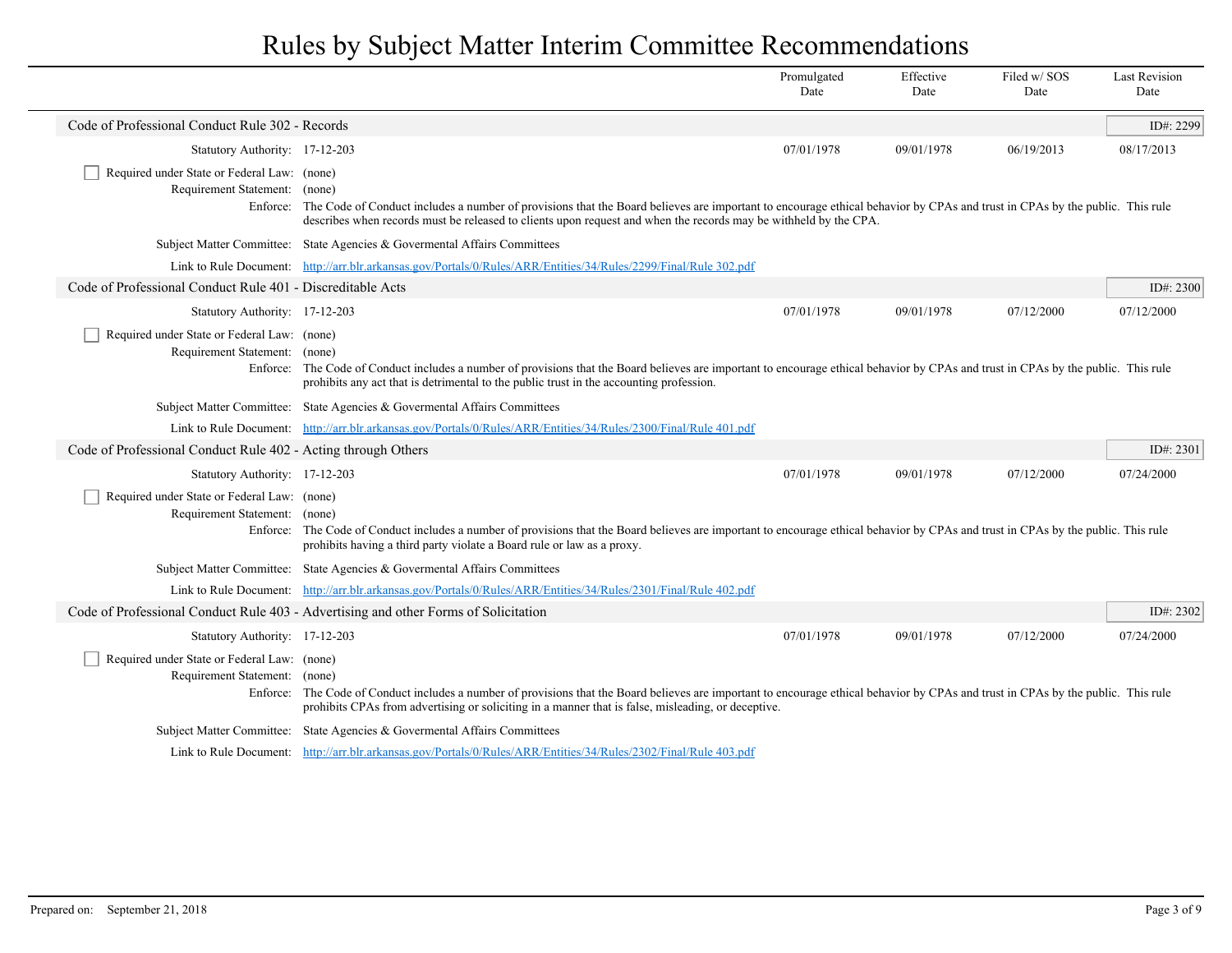|                                                                                |                                                                                                                                                                                                                                                                                                                                                                                                                                        | Promulgated<br>Date | Effective<br>Date | Filed w/SOS<br>Date | <b>Last Revision</b><br>Date |
|--------------------------------------------------------------------------------|----------------------------------------------------------------------------------------------------------------------------------------------------------------------------------------------------------------------------------------------------------------------------------------------------------------------------------------------------------------------------------------------------------------------------------------|---------------------|-------------------|---------------------|------------------------------|
| Code of Professional Conduct Rule 404 - Firm Names                             |                                                                                                                                                                                                                                                                                                                                                                                                                                        |                     |                   |                     | ID#: 2303                    |
| Statutory Authority: 17-12-203                                                 |                                                                                                                                                                                                                                                                                                                                                                                                                                        | 07/01/1978          | 09/01/1978        | 06/19/2013          | 08/17/2013                   |
| Required under State or Federal Law: (none)<br>Requirement Statement: (none)   | Enforce: The Code of Conduct includes a number of provisions that the Board believes are important to encourage ethical behavior by CPAs and trust in CPAs by the public. This rule<br>prohibits CPA firms from using names that are misleading as to ownership or legal formation.                                                                                                                                                    |                     |                   |                     |                              |
|                                                                                | Subject Matter Committee: State Agencies & Governental Affairs Committees                                                                                                                                                                                                                                                                                                                                                              |                     |                   |                     |                              |
|                                                                                | Link to Rule Document: http://arr.blr.arkansas.gov/Portals/0/Rules/ARR/Entities/34/Rules/2303/Final/Rule 404.pdf                                                                                                                                                                                                                                                                                                                       |                     |                   |                     |                              |
| Code of Professional Conduct Rule 405 - Practice in Un-registered Entity       |                                                                                                                                                                                                                                                                                                                                                                                                                                        |                     |                   |                     | ID#: 2304                    |
| Statutory Authority: 17-12-203                                                 |                                                                                                                                                                                                                                                                                                                                                                                                                                        | 09/12/1966          | 09/23/1966        | 06/19/2013          | 08/17/2013                   |
| Required under State or Federal Law: (none)<br>Requirement Statement: (none)   | Enforce: The Code of Conduct includes a number of provisions that the Board believes are important to encourage ethical behavior by CPAs and trust in CPAs by the public. This Rule<br>prohibits CPAs from practicing through a legal entity (LLC, corporation, etc.) that is not registered with the Board unless appropriate disclaimer language is used.                                                                            |                     |                   |                     |                              |
|                                                                                | Subject Matter Committee: State Agencies & Governental Affairs Committees                                                                                                                                                                                                                                                                                                                                                              |                     |                   |                     |                              |
|                                                                                | Link to Rule Document: http://arr.blr.arkansas.gov/Portals/0/Rules/ARR/Entities/34/Rules/2304/Final/Rule 405.pdf                                                                                                                                                                                                                                                                                                                       |                     |                   |                     |                              |
|                                                                                | Code of Professional Conduct Rule 406 - Notification by Licensees who are Associated with a non-licensed office or business                                                                                                                                                                                                                                                                                                            |                     |                   |                     | ID#: 2305                    |
| Statutory Authority: 17-12-203                                                 |                                                                                                                                                                                                                                                                                                                                                                                                                                        | 07/12/2000          | 07/24/2000        | 06/19/2013          | 08/17/2013                   |
| Required under State or Federal Law: (none)<br>Requirement Statement: (none)   | Enforce: The Code of Conduct includes a number of provisions that the Board believes are important to encourage ethical behavior by CPAs and trust in CPAs by the public. This rule<br>requires CPAs to notify the Board when he or she becomes associated with a non licensed office or business that provides professional services.                                                                                                 |                     |                   |                     |                              |
|                                                                                | Subject Matter Committee: State Agencies & Governental Affairs Committees                                                                                                                                                                                                                                                                                                                                                              |                     |                   |                     |                              |
|                                                                                | Link to Rule Document: http://arr.blr.arkansas.gov/Portals/0/Rules/ARR/Entities/34/Rules/2305/Final/Rule 406.pdf                                                                                                                                                                                                                                                                                                                       |                     |                   |                     |                              |
| performing professional services with which the licensee or firm is associated | Code of Professional Conduct Rule 407 - Referral or Recommendation between a Licensee or Firm in which a licensee is an owner or employee and a non-licensee office or business                                                                                                                                                                                                                                                        |                     |                   |                     | ID#: 2307                    |
| Statutory Authority: 17-12-203(e)                                              |                                                                                                                                                                                                                                                                                                                                                                                                                                        | 07/12/2000          | 07/24/2000        | 07/12/2000          |                              |
| Required under State or Federal Law: (none)<br>Requirement Statement: (none)   | Enforce: The Code of Conduct includes a number of provisions that the Board believes are important to encourage ethical behavior by CPAs and trust in CPAs by the public. This rule<br>requires CPAs who accept commissions or referral fees from an associated business or pay commissions or referral fees to an associated business to disclose it to the client at the<br>time the commission or referral fee is paid or received. |                     |                   |                     |                              |
|                                                                                | Subject Matter Committee: State Agencies & Governental Affairs Committees                                                                                                                                                                                                                                                                                                                                                              |                     |                   |                     |                              |
|                                                                                | Link to Rule Document: http://arr.blr.arkansas.gov/Portals/0/Rules/ARR/Entities/34/Rules/2307/Final/Rule 407.pdf                                                                                                                                                                                                                                                                                                                       |                     |                   |                     |                              |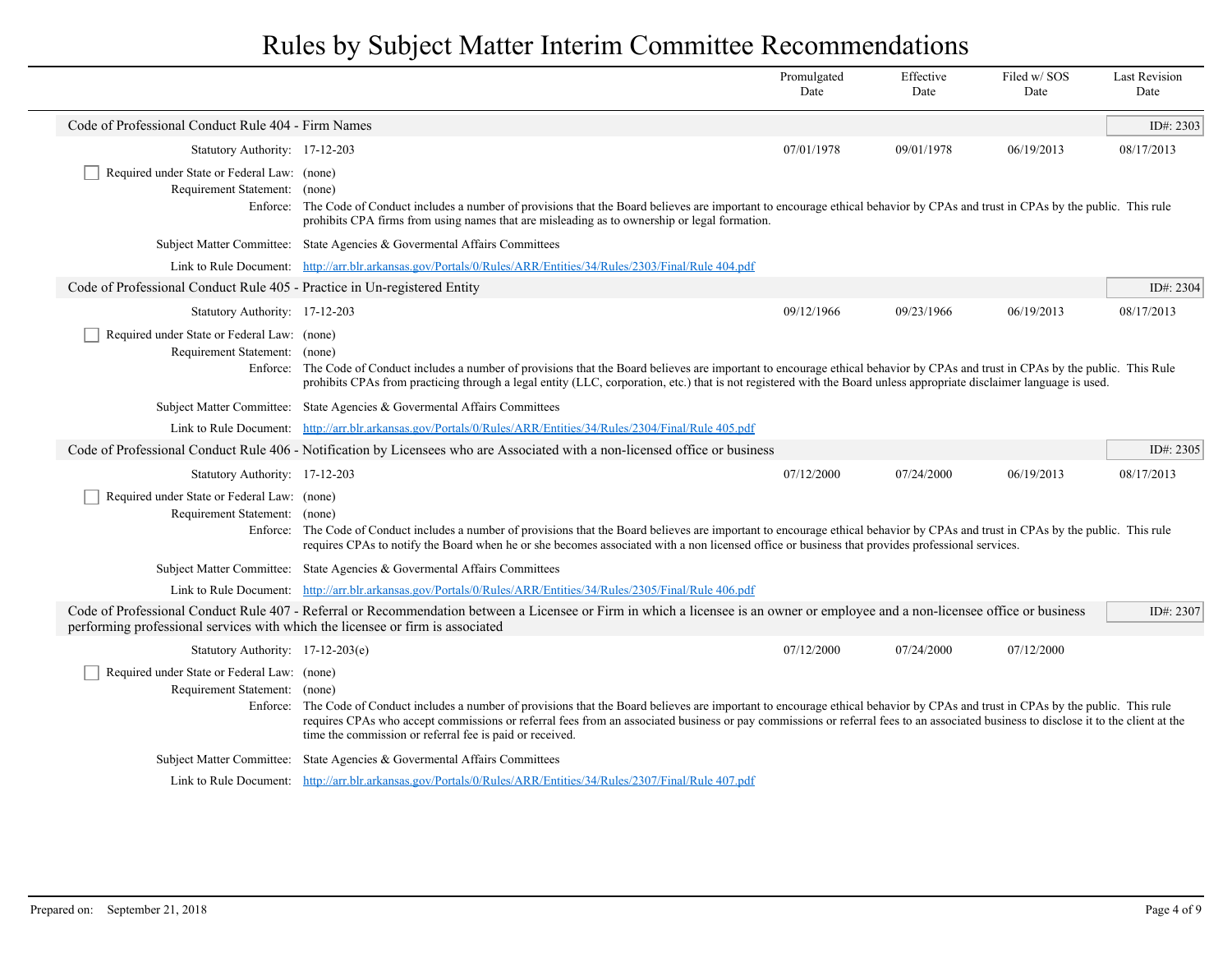|                                                                              |                                                                                                                                                                                                                                                                                                                                                                                                                                                  | Promulgated<br>Date | Effective<br>Date | Filed w/SOS<br>Date | <b>Last Revision</b><br>Date |
|------------------------------------------------------------------------------|--------------------------------------------------------------------------------------------------------------------------------------------------------------------------------------------------------------------------------------------------------------------------------------------------------------------------------------------------------------------------------------------------------------------------------------------------|---------------------|-------------------|---------------------|------------------------------|
|                                                                              | Code of Professional Conduct Rule 408 - Notification to Client of Commissions or Referral Fees                                                                                                                                                                                                                                                                                                                                                   |                     |                   |                     | ID#: 2309                    |
| Statutory Authority: 17-12-203                                               |                                                                                                                                                                                                                                                                                                                                                                                                                                                  | 07/12/2000          | 07/24/2000        | 07/12/2000          |                              |
| Required under State or Federal Law: (none)                                  |                                                                                                                                                                                                                                                                                                                                                                                                                                                  |                     |                   |                     |                              |
| Requirement Statement: (none)                                                | Enforce: The Code of Conduct includes a number of provisions that the Board believes are important to encourage ethical behavior by CPAs and trust in CPAs by the public. This rule<br>requires CPAs who accept commissions or referral fees or pay commissions or referral fees to disclose it to the client at the time the commission or referral fee is paid or received.                                                                    |                     |                   |                     |                              |
|                                                                              | Subject Matter Committee: State Agencies & Governental Affairs Committees                                                                                                                                                                                                                                                                                                                                                                        |                     |                   |                     |                              |
|                                                                              | Link to Rule Document: http://arr.blr.arkansas.gov/Portals/0/Rules/ARR/Entities/34/Rules/2309/Final/Rule 408.pdf                                                                                                                                                                                                                                                                                                                                 |                     |                   |                     |                              |
| Code of Professional Conduct Rule 409 - Communications                       |                                                                                                                                                                                                                                                                                                                                                                                                                                                  |                     |                   |                     | ID#: $2310$                  |
| Statutory Authority: 17-12-203                                               |                                                                                                                                                                                                                                                                                                                                                                                                                                                  | 07/01/1978          | 09/01/1978        | 06/19/2013          | 08/17/2013                   |
| Required under State or Federal Law: (none)<br>Requirement Statement: (none) | Enforce: The Code of Conduct includes a number of provisions that the Board believes are important to encourage ethical behavior by CPAs and trust in CPAs by the public. This rule<br>requires CPAs to respond to Board inquiries within 30 days, which is essential for completing investigations in a timely manner.                                                                                                                          |                     |                   |                     |                              |
|                                                                              | Subject Matter Committee: State Agencies & Governental Affairs Committees                                                                                                                                                                                                                                                                                                                                                                        |                     |                   |                     |                              |
|                                                                              | Link to Rule Document: http://arr.blr.arkansas.gov/Portals/0/Rules/ARR/Entities/34/Rules/2310/Final/Rule 409.pdf                                                                                                                                                                                                                                                                                                                                 |                     |                   |                     |                              |
| Code of Professional Conduct Rule 411 - Failure to file Tax Returns          |                                                                                                                                                                                                                                                                                                                                                                                                                                                  |                     |                   |                     | ID#: $2312$                  |
| Statutory Authority: 17-12-203                                               |                                                                                                                                                                                                                                                                                                                                                                                                                                                  | 09/12/1966          | 09/23/1966        | 07/12/2000          | 07/24/2000                   |
| Required under State or Federal Law: (none)<br>Requirement Statement: (none) | Enforce: The Code of Conduct includes a number of provisions that the Board believes are important to encourage ethical behavior by CPAs and trust in CPAs by the public. This rule<br>prohibits CPAs from failing to file tax returns, either for themselves or for clients.                                                                                                                                                                    |                     |                   |                     |                              |
|                                                                              | Subject Matter Committee: State Agencies & Governental Affairs Committees                                                                                                                                                                                                                                                                                                                                                                        |                     |                   |                     |                              |
|                                                                              | Link to Rule Document: http://arr.blr.arkansas.gov/Portals/0/Rules/ARR/Entities/34/Rules/2312/Final/Rule 411.pdf                                                                                                                                                                                                                                                                                                                                 |                     |                   |                     |                              |
|                                                                              | Code of Professional Conduct Rule 412 - Criminal Convictions / Disciplinary Actions                                                                                                                                                                                                                                                                                                                                                              |                     |                   |                     | ID#: 2313                    |
| Statutory Authority: 17-12-203                                               |                                                                                                                                                                                                                                                                                                                                                                                                                                                  | 10/21/2003          | 10/31/2003        | 10/21/2003          |                              |
| Required under State or Federal Law: (none)<br>Requirement Statement: (none) | Enforce: The Code of Conduct includes a number of provisions that the Board believes are important to encourage ethical behavior by CPAs and trust in CPAs by the public. This rule<br>requires CPAs to report to the board any convictions or guilty pleas involving crimes other than a traffic violation within 30 days. This rule also requires CPAs to report any<br>sanctions taken on a professional license to the Board within 30 days. |                     |                   |                     |                              |
|                                                                              | Subject Matter Committee: State Agencies & Governental Affairs Committees                                                                                                                                                                                                                                                                                                                                                                        |                     |                   |                     |                              |
|                                                                              | Link to Rule Document: http://arr.blr.arkansas.gov/Portals/0/Rules/ARR/Entities/34/Rules/2313/Final/Rule 412.pdf                                                                                                                                                                                                                                                                                                                                 |                     |                   |                     |                              |

 $\overline{\phantom{a}}$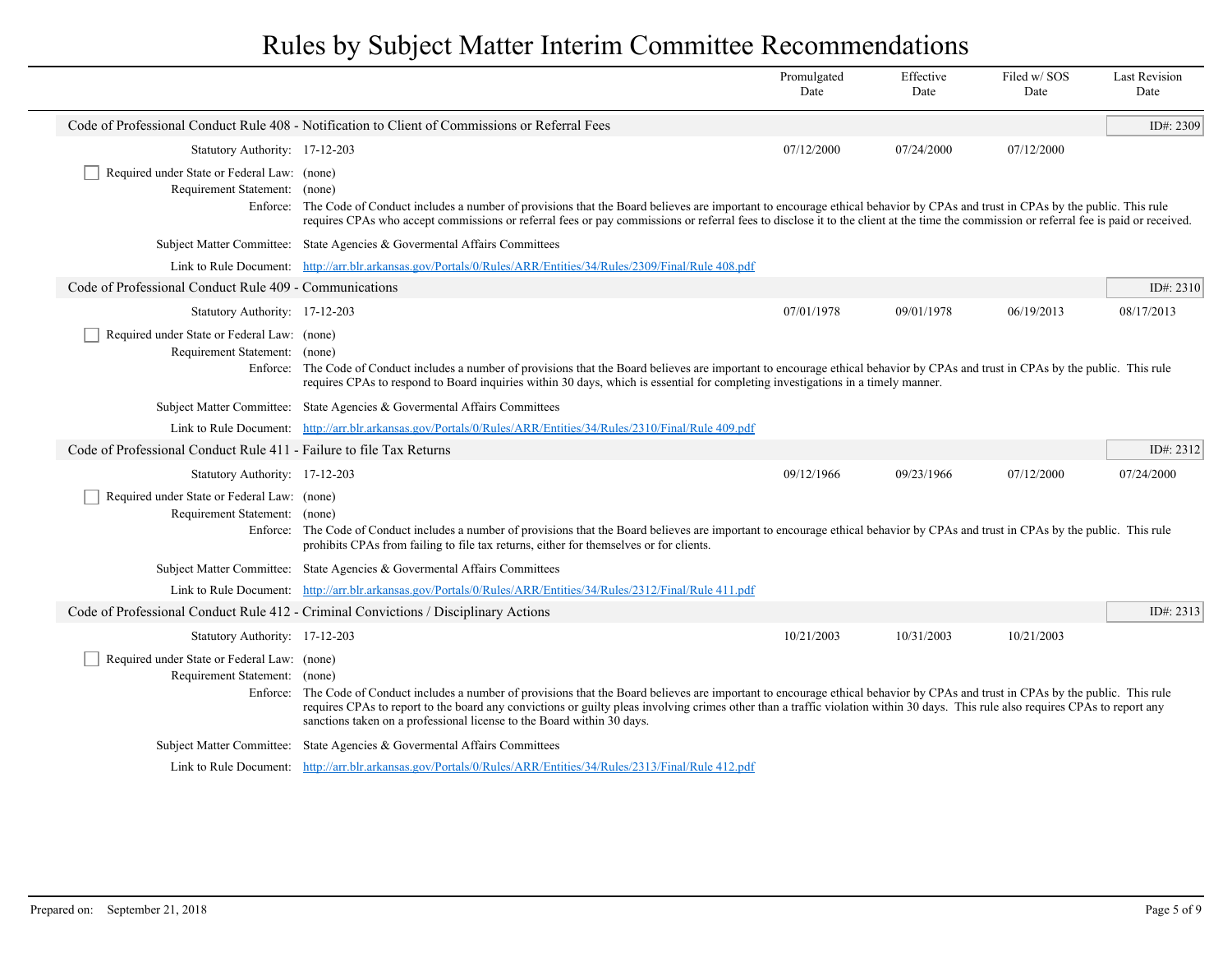|                                                                                   |                                                                                                                                                                                                                 | Promulgated<br>Date | Effective<br>Date | Filed w/SOS<br>Date | <b>Last Revision</b><br>Date |
|-----------------------------------------------------------------------------------|-----------------------------------------------------------------------------------------------------------------------------------------------------------------------------------------------------------------|---------------------|-------------------|---------------------|------------------------------|
| Rule 1 - Definitions                                                              |                                                                                                                                                                                                                 |                     |                   |                     | ID#: 2269                    |
| Statutory Authority: 17-12-203                                                    |                                                                                                                                                                                                                 | 02/26/1976          | 03/17/1976        | 02/19/2016          | 02/29/2016                   |
| Required under State or Federal Law: (none)<br>Requirement Statement:<br>Enforce: | (none)<br>It is important to provide definitions of terms that are used throughout the rest of the Board's rules.                                                                                               |                     |                   |                     |                              |
| <b>Subject Matter Committee:</b>                                                  | State Agencies & Governental Affairs Committees                                                                                                                                                                 |                     |                   |                     |                              |
|                                                                                   | Link to Rule Document: http://arr.blr.arkansas.gov/Portals/0/Rules/ARR/Entities/34/Rules/2269/Final/Rule 1.pdf                                                                                                  |                     |                   |                     |                              |
| Rule 2 - Board Rules and Meetings                                                 |                                                                                                                                                                                                                 |                     |                   |                     | ID#: 2270                    |
| Statutory Authority: 17-12-203                                                    |                                                                                                                                                                                                                 | 02/26/1976          | 03/17/1976        | 12/14/1999          | 01/03/2000                   |
| Required under State or Federal Law: (none)<br>Requirement Statement:<br>Enforce: | (none)<br>This rule gives general information on the Board's meetings.                                                                                                                                          |                     |                   |                     |                              |
|                                                                                   | Subject Matter Committee: State Agencies & Governental Affairs Committees                                                                                                                                       |                     |                   |                     |                              |
|                                                                                   | Link to Rule Document: http://arr.blr.arkansas.gov/Portals/0/Rules/ARR/Entities/34/Rules/2270/Final/Rule 2.pdf                                                                                                  |                     |                   |                     |                              |
| Rule 3 - Examinations                                                             |                                                                                                                                                                                                                 |                     |                   |                     | ID#: 2271                    |
| Statutory Authority: 17-12-203                                                    |                                                                                                                                                                                                                 | 02/26/1976          | 03/17/1976        | 02/19/2016          | 02/29/2016                   |
| Required under State or Federal Law: (none)<br>Requirement Statement:<br>Enforce: | (none)<br>This is an important rule that lays out what is required for candidates to take the CPA exam.                                                                                                         |                     |                   |                     |                              |
|                                                                                   | Subject Matter Committee: State Agencies & Governental Affairs Committees                                                                                                                                       |                     |                   |                     |                              |
|                                                                                   | Link to Rule Document: http://arr.blr.arkansas.gov/Portals/0/Rules/ARR/Entities/34/Rules/2271/Final/Rule 3.pdf                                                                                                  |                     |                   |                     |                              |
| Rule 5 - Foreign Accountants                                                      |                                                                                                                                                                                                                 |                     |                   |                     | ID#: 2273                    |
| Statutory Authority: 17-12-203                                                    |                                                                                                                                                                                                                 | 02/26/1976          | 03/17/1976        | 06/19/2013          | 08/17/2013                   |
| Required under State or Federal Law: (none)<br>Requirement Statement:             | (none)<br>Enforce: Clarifies that someone from a foreign country that has a foreign accounting credential is required to undergo a state and federal background check, just like regular license<br>applicants. |                     |                   |                     |                              |
|                                                                                   | Subject Matter Committee: State Agencies & Governental Affairs Committees                                                                                                                                       |                     |                   |                     |                              |
|                                                                                   | Link to Rule Document: http://arr.blr.arkansas.gov/Portals/0/Rules/ARR/Entities/34/Rules/2273/Final/Rule 5.pdf                                                                                                  |                     |                   |                     |                              |
| Rule 6 - Practice Under Substantial Equivalency                                   |                                                                                                                                                                                                                 |                     |                   |                     | ID#: 2274                    |
| Statutory Authority: 17-12-203                                                    |                                                                                                                                                                                                                 | 12/14/1999          | 01/03/2000        | 12/16/2009          | 12/28/2009                   |
| Required under State or Federal Law: (none)<br>Requirement Statement:<br>Enforce: | (none)<br>This rule lays out the circumstances under which CPAs licensed in other states who are working within Arkansas on a temporary basis may practice without licensing with our<br>Board.                 |                     |                   |                     |                              |
| <b>Subject Matter Committee:</b>                                                  | State Agencies & Govermental Affairs Committees                                                                                                                                                                 |                     |                   |                     |                              |
|                                                                                   | Link to Rule Document: http://arr.blr.arkansas.gov/Portals/0/Rules/ARR/Entities/34/Rules/2274/Final/Rule 6.pdf                                                                                                  |                     |                   |                     |                              |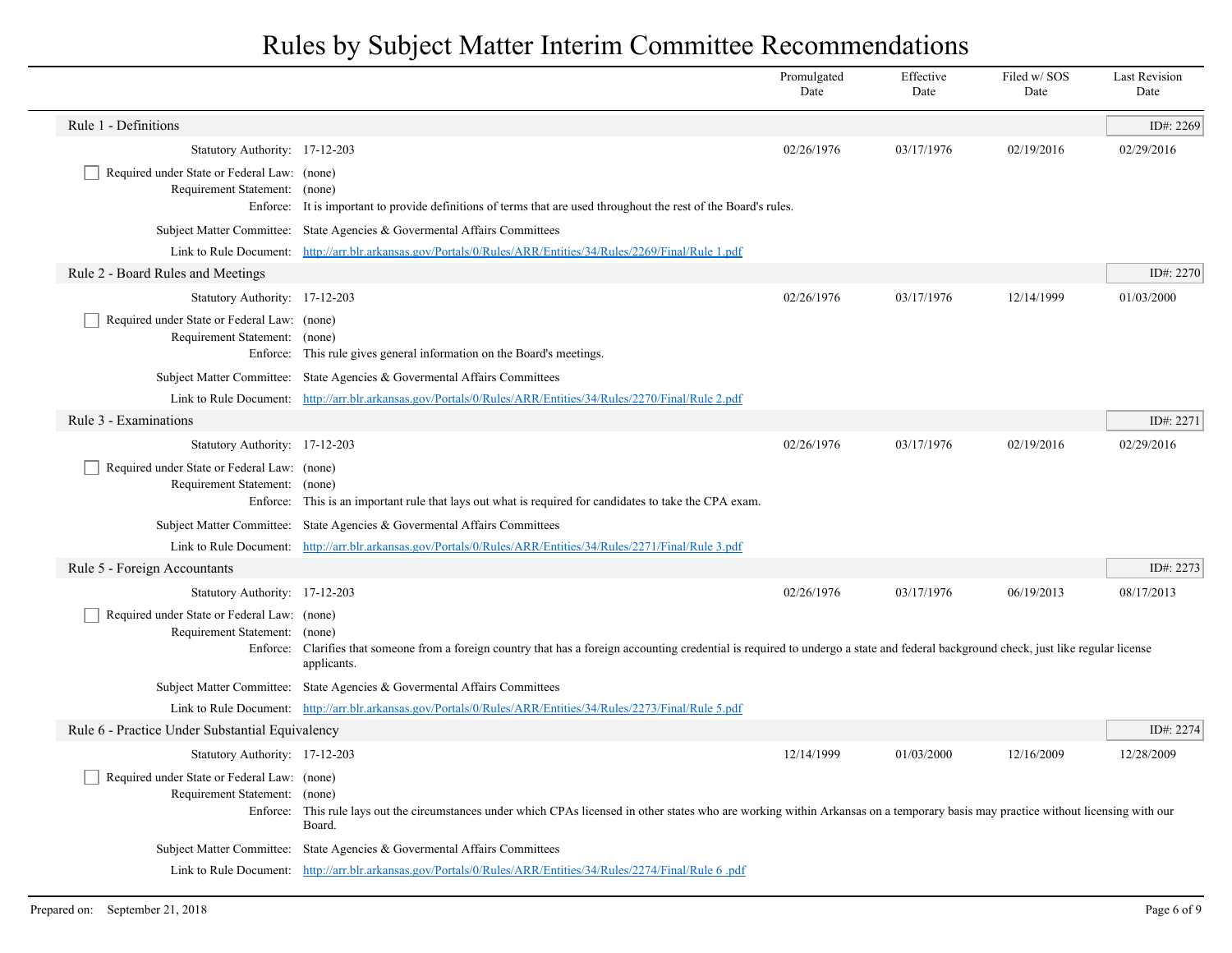|                                                                                          |                                                                                                                                                                                                                                                     | Promulgated<br>Date | Effective<br>Date | Filed w/SOS<br>Date | <b>Last Revision</b><br>Date |
|------------------------------------------------------------------------------------------|-----------------------------------------------------------------------------------------------------------------------------------------------------------------------------------------------------------------------------------------------------|---------------------|-------------------|---------------------|------------------------------|
| Rule 7 - Ownership of Firms                                                              |                                                                                                                                                                                                                                                     |                     |                   |                     | ID#: 2275                    |
| Statutory Authority: 17-12-203                                                           |                                                                                                                                                                                                                                                     | 02/26/1976          | 03/17/1976        | 06/19/2013          | 08/17/2013                   |
| Required under State or Federal Law: (none)<br>Requirement Statement: (none)<br>Enforce: | This rule lists several important provisions regarding firm ownership by CPAs and non CPAs for both in state and out of state CPA firms.                                                                                                            |                     |                   |                     |                              |
|                                                                                          | Subject Matter Committee: State Agencies & Governental Affairs Committees                                                                                                                                                                           |                     |                   |                     |                              |
|                                                                                          | Link to Rule Document: http://arr.blr.arkansas.gov/Portals/0/Rules/ARR/Entities/34/Rules/2275/Final/Rule 7.pdf                                                                                                                                      |                     |                   |                     |                              |
| Rule 8 - Professional Standards                                                          |                                                                                                                                                                                                                                                     |                     |                   |                     | ID#: 2276                    |
| Statutory Authority: 17-12-203                                                           |                                                                                                                                                                                                                                                     | 12/14/1999          | 01/03/2000        | 06/19/2013          | 08/17/2013                   |
| Required under State or Federal Law: (none)<br>Requirement Statement: (none)             | Enforce: This rule gives Arkansas CPAs guidance on the Board's expectations regarding compliance with professional standards issued by various bodies including the IRS, Securities and<br>Exchange Commission, and the American Institute of CPAs. |                     |                   |                     |                              |
|                                                                                          | Subject Matter Committee: State Agencies & Governental Affairs Committees                                                                                                                                                                           |                     |                   |                     |                              |
|                                                                                          | Link to Rule Document: http://arr.blr.arkansas.gov/Portals/0/Rules/ARR/Entities/34/Rules/2276/Final/Rule 8.pdf                                                                                                                                      |                     |                   |                     |                              |
| Rule 9 - Communications, Change of Address, or Business Affiliation                      |                                                                                                                                                                                                                                                     |                     |                   |                     | ID#: 2277                    |
| Statutory Authority: 17-12-203                                                           |                                                                                                                                                                                                                                                     | 12/14/1999          | 01/03/2000        | 06/19/2013          | 08/17/2013                   |
| Required under State or Federal Law: (none)<br>Requirement Statement: (none)             | Enforce: It is important that the Board be able to communicate with licensees via regular or electronic mail. This rule requires CPAs to notify the Board of a change of mailing address or<br>email address within 30 days.                        |                     |                   |                     |                              |
|                                                                                          | Subject Matter Committee: State Agencies & Governental Affairs Committees                                                                                                                                                                           |                     |                   |                     |                              |
|                                                                                          | Link to Rule Document: http://arr.blr.arkansas.gov/Portals/0/Rules/ARR/Entities/34/Rules/2277/Final/Rule 9.pdf                                                                                                                                      |                     |                   |                     |                              |
| Rule 10 - Registration                                                                   |                                                                                                                                                                                                                                                     |                     |                   |                     | ID#: 2278                    |
|                                                                                          | Statutory Authority: 17-12-203 and 17-12-303                                                                                                                                                                                                        | 02/26/1976          | 03/17/1976        | 02/19/2016          | 02/29/2016                   |
| Required under State or Federal Law: (none)<br>Requirement Statement: (none)             | Enforce: This rule provides important details on criminal background checks which are authorized under ACA 17-12-303.                                                                                                                               |                     |                   |                     |                              |
|                                                                                          | Subject Matter Committee: State Agencies & Governental Affairs Committees                                                                                                                                                                           |                     |                   |                     |                              |
|                                                                                          | Link to Rule Document: http://arr.blr.arkansas.gov/Portals/0/Rules/ARR/Entities/34/Rules/2278/Final/Rule 10.pdf                                                                                                                                     |                     |                   |                     |                              |
| Rule 11 - Hearings before Board: Notice, Procedure, Review                               |                                                                                                                                                                                                                                                     |                     |                   |                     | ID#: 2279                    |
| Statutory Authority: 17-12-203                                                           |                                                                                                                                                                                                                                                     | 02/26/1976          | 03/17/1976        | 02/19/2016          | 02/29/2016                   |
| Required under State or Federal Law: (none)<br>Requirement Statement: (none)             | Enforce: This rule gives our licensees important information as to the process involved with board investigations that result in a hearing before the Board.                                                                                        |                     |                   |                     |                              |
|                                                                                          | Subject Matter Committee: State Agencies & Governental Affairs Committees                                                                                                                                                                           |                     |                   |                     |                              |
|                                                                                          | Link to Rule Document: http://arr.blr.arkansas.gov/Portals/0/Rules/ARR/Entities/34/Rules/2279/Final/Rule 11.pdf                                                                                                                                     |                     |                   |                     |                              |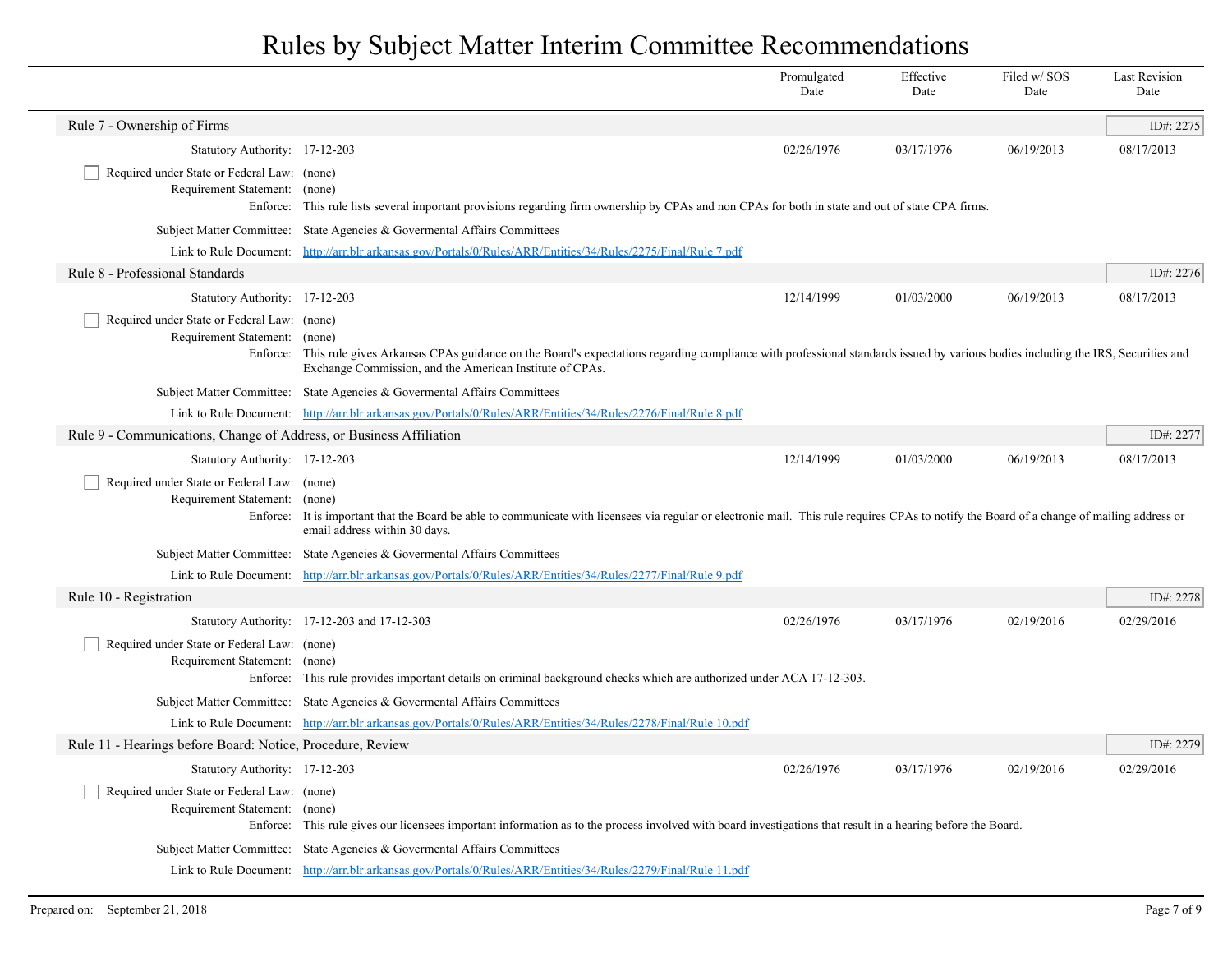|                                                                              |                                                                                                                                                                                                                                                                                                                                                               | Promulgated<br>Date | Effective<br>Date | Filed w/SOS<br>Date | <b>Last Revision</b><br>Date |
|------------------------------------------------------------------------------|---------------------------------------------------------------------------------------------------------------------------------------------------------------------------------------------------------------------------------------------------------------------------------------------------------------------------------------------------------------|---------------------|-------------------|---------------------|------------------------------|
| Rule 12 - Fees                                                               |                                                                                                                                                                                                                                                                                                                                                               |                     |                   |                     | ID#: 2280                    |
|                                                                              | Statutory Authority: 17-12-203 and 17-12-504                                                                                                                                                                                                                                                                                                                  | 02/26/1976          | 03/17/1976        | 12/16/2009          | 12/28/2009                   |
| $ \mathbf{v} $ Required under State or Federal Law: 17-12-504                | Requirement Statement: ACA 17-12-504(a)(1) requires the Board to establish the amount of annual license fees by Board Rule.<br>Enforce: This rule gives licensees and applicants guidance on how much fees are for various licenses or other services.                                                                                                        |                     |                   |                     |                              |
|                                                                              | Subject Matter Committee: State Agencies & Governental Affairs Committees                                                                                                                                                                                                                                                                                     |                     |                   |                     |                              |
|                                                                              | Link to Rule Document: http://arr.blr.arkansas.gov/Portals/0/Rules/ARR/Entities/34/Rules/2280/Final/Rule 12.pdf                                                                                                                                                                                                                                               |                     |                   |                     |                              |
| Rule 13 - Continuing Education                                               |                                                                                                                                                                                                                                                                                                                                                               |                     |                   |                     | ID#: 2281                    |
|                                                                              | Statutory Authority: 17-12-203 and 17-12-502                                                                                                                                                                                                                                                                                                                  | 08/01/1980          | 08/11/1980        | 02/19/2016          | 02/29/2016                   |
| Required under State or Federal Law: (none)<br>Requirement Statement: (none) | Enforce: Every state in the US requires CPAs to obtain 40 hours of continuing professional education per year. This rule lays out the requirements of the board regarding CPE.                                                                                                                                                                                |                     |                   |                     |                              |
| <b>Subject Matter Committee:</b>                                             | State Agencies & Governental Affairs Committees                                                                                                                                                                                                                                                                                                               |                     |                   |                     |                              |
|                                                                              | Link to Rule Document: http://arr.blr.arkansas.gov/Portals/0/Rules/ARR/Entities/34/Rules/2281/Final/Rule 13.pdf                                                                                                                                                                                                                                               |                     |                   |                     |                              |
| Rule 14 - Quality Review                                                     |                                                                                                                                                                                                                                                                                                                                                               |                     |                   |                     | ID#: 2282                    |
|                                                                              | Statutory Authority: 17-12-203 and 17-12-507                                                                                                                                                                                                                                                                                                                  | 07/01/1989          | 07/21/1989        | 06/19/2013          | 08/17/2013                   |
| Required under State or Federal Law: (none)<br>Requirement Statement:        | (none)<br>Enforce: Currently, our Quality Review program is authorized by ACA 17-12-507. This rule fleshes out details behind the general requirement in our statute. This program is being<br>modified after our peer review requirement becomes effective on January 1, 2019 so this rule will need to be partially repealed / modified in the near future. |                     |                   |                     |                              |
|                                                                              | Subject Matter Committee: State Agencies & Governental Affairs Committees                                                                                                                                                                                                                                                                                     |                     |                   |                     |                              |
|                                                                              | Link to Rule Document: http://arr.blr.arkansas.gov/Portals/0/Rules/ARR/Entities/34/Rules/2282/Final/Rule 14.pdf                                                                                                                                                                                                                                               |                     |                   |                     |                              |
| Rule 15 - Safe Harbor Language                                               |                                                                                                                                                                                                                                                                                                                                                               |                     |                   |                     | ID#: 2283                    |
|                                                                              | Statutory Authority: 17-12-203 and 17-12-107                                                                                                                                                                                                                                                                                                                  | 12/14/1999          | 01/03/2000        | 06/19/2013          | 08/17/2013                   |
| Required under State or Federal Law: (none)<br>Requirement Statement: (none) | Enforce: This rule provides guidance on how non licensees may issue compilation reports or use certain titles, if disclaimer language is used.                                                                                                                                                                                                                |                     |                   |                     |                              |
|                                                                              | Subject Matter Committee: State Agencies & Governental Affairs Committees                                                                                                                                                                                                                                                                                     |                     |                   |                     |                              |
|                                                                              | Link to Rule Document: http://arr.blr.arkansas.gov/Portals/0/Rules/ARR/Entities/34/Rules/2283/Final/Rule 15.pdf                                                                                                                                                                                                                                               |                     |                   |                     |                              |
| Rule 16 - Experience Required                                                |                                                                                                                                                                                                                                                                                                                                                               |                     |                   |                     | ID#: 2284                    |
|                                                                              | Statutory Authority: 17-12-203 and 17-12-309                                                                                                                                                                                                                                                                                                                  | 02/09/1998          | 02/19/1998        | 06/19/2013          | 08/17/2013                   |
| $ \mathbf{v} $ Required under State or Federal Law: 17-12-309                | Requirement Statement: ACA 17-12-309(b) appears to require the Board to promulgate a rule addressing the experience requirement for CPA licensure.<br>Enforce: This rule fleshes out the requirement under ACA 17-12-309 that applicants for licensure must demonstrate that they have at least one year of experience.                                       |                     |                   |                     |                              |
|                                                                              | Subject Matter Committee: State Agencies & Governental Affairs Committees                                                                                                                                                                                                                                                                                     |                     |                   |                     |                              |
|                                                                              | Link to Rule Document: http://arr.blr.arkansas.gov/Portals/0/Rules/ARR/Entities/34/Rules/2284/Final/Rule 16.pdf                                                                                                                                                                                                                                               |                     |                   |                     |                              |